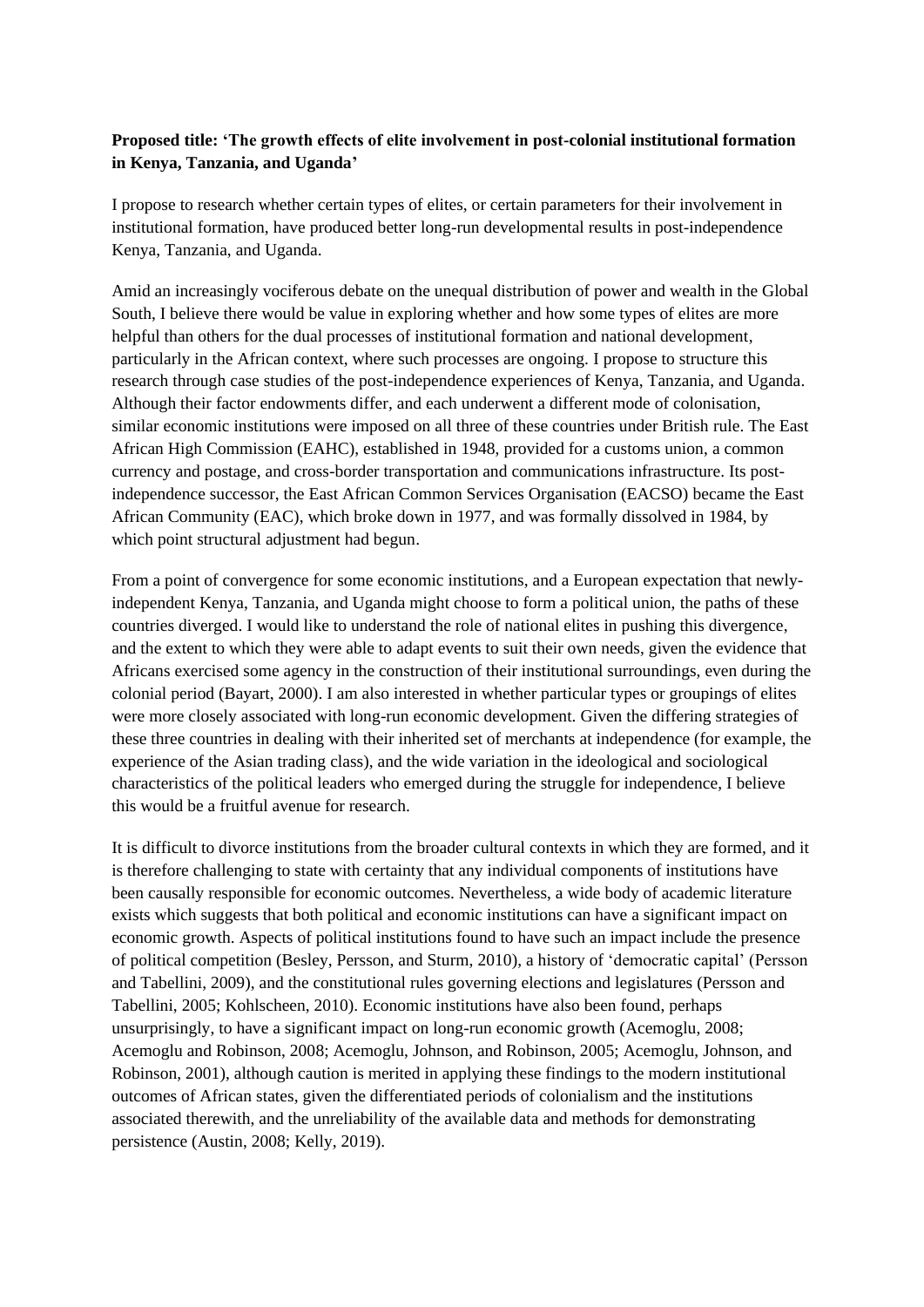Moving beyond the question of whether institutions can have an impact on long-run developmental outcomes, does it matter who is involved in creating those institutions? And does the form of their involvement matter? The early work of Mancur Olson, formative for rational-choice theory, suggests that individual motivation can be significant for the formation of institutions (Olson, 1965). Avner Greif has also published on the role of individual motivation in the enforcement of rules, once institutions have been settled (Greif, 2006). Robert Bates' extensive work on public choice theory, as applied to agricultural policy in post-independence Africa, details how the continent's urban elite set up institutions which advantaged themselves, and had the effect of disadvantaging the rural poor, who constituted the majority of citizens at that time (Bates, 1981). The composition and choices of the national elite of Kenya, Tanzania, and Uganda have also been explored in historical accounts, including John Iliffe's *A Modern History of Tanganyika*, Daniel Branch's *Kenya: Between Hope and Despair, 1963-2011*, Richard Reid's *A History of Modern Uganda*, and E.A. Brett's *Colonialism and Underdevelopment in East Africa*.

I have spent the past two years leading a research project which aims to find commonalities in the policy choices of nations which reduced poverty and improved the well-being of their citizens over the last sixty years. This project has consisted primarily of desk research and expert interviews, and has been expanded to include case studies of countries which began in a similar position, but whose outcomes deteriorated over the same time period. My preliminary research has yielded some evidence for the notion that economic and political institutions tend to be more stable in countries where, at the point of independence, there existed a coterie of elites whose own interests were tied into productive, non-rent-seeking sectors of the economy. This has prompted my interest in pursuing this research question in a more thorough and structured fashion.

I explored similar themes as an undergraduate, using my thesis to compare the experiences of Francophone African countries who had significant Chinese investment in commodities-based sectors, specifically looking at the effect of the proliferation of monopsonies. I adapted, and translated into English, a portion of that thesis for the annual conference, examining popular representations of the African experience with global markets.

I have spent my professional life writing about, and seeking to inform, the policy choices of national governments in the developing world. While I have greatly enjoyed this work and the challenges which it presented, I now plan to return to academia, where I hope to broaden the depth and rigour of my research. It is my intention to complete a doctorate in economic history and then become a fulltime lecturer.

Word count: 988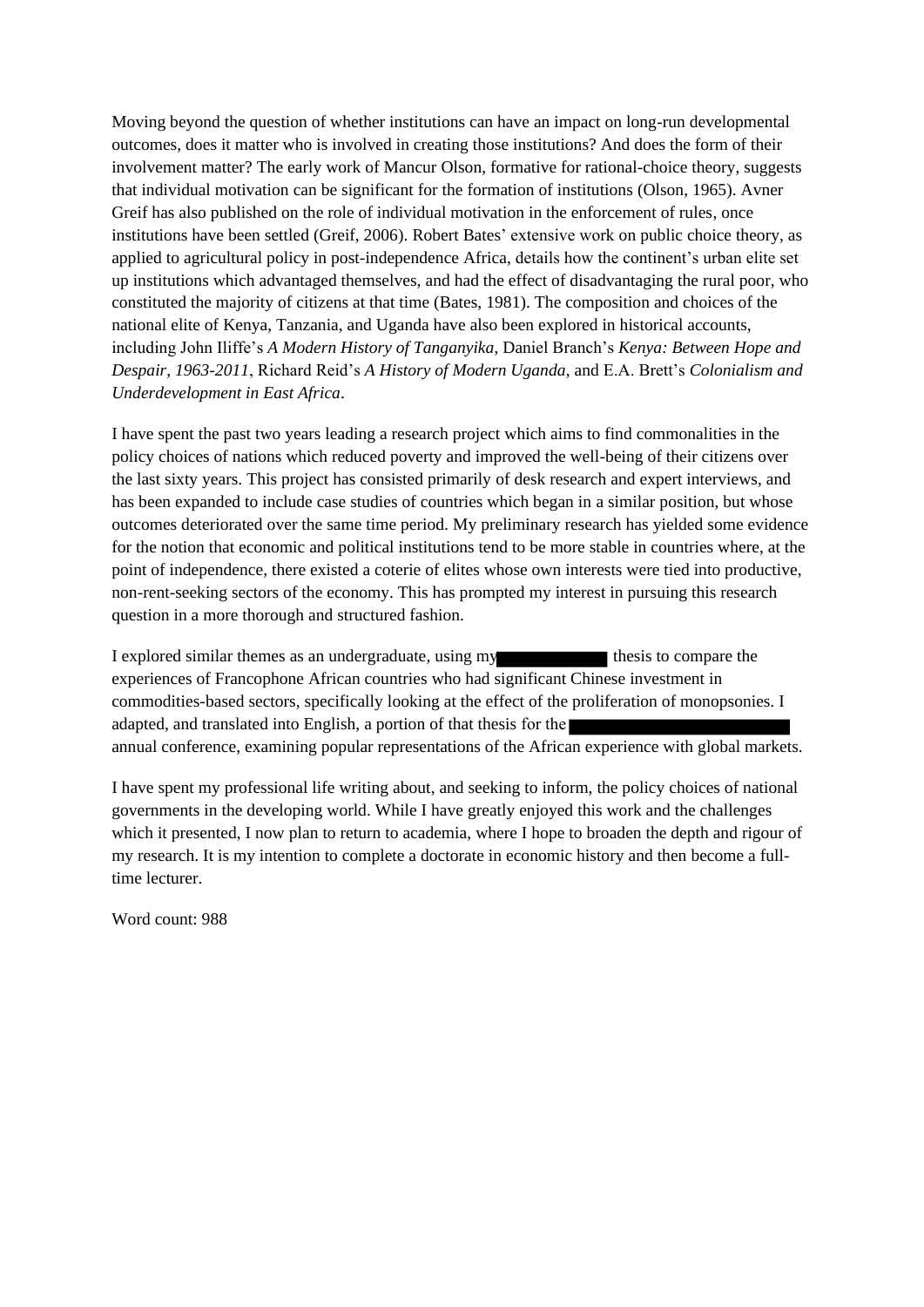## **A proposed bibliography:**

Acemoglu, Daron, Simon Johnson, and James A. Robinson. 2001. "The Colonial Origins of Comparative Development: An Empirical Investigation". *American Economic Review.* 91: 1369- 1401.

Acemoglu, Daron, Simon Johnson, and James A. Robinson. 2005. "Institutions as the fundamental cause of long-run growth." In *Handbook of Economic Growth, Volume 1A,* edited by Philippe Aghion and Steven N. Durlauf, 386-472. Amsterdam: Elsevier.

Acemoglu, Daron, and James A. Robinson. 2008. "Persistence of power, elites, and institutions". *American Economic Review.* 98 (01): 267-293.

Acemoglu, Daron. 2008. *The role of institutions in growth and development*. Washington: International Bank for Reconstruction and Development / The World Bank on behalf of the Commission on Growth and Development.

Amsden, Alice H., Alisa DiCaprio, and James A. Robinson. 2014. *The role of elites in economic development a study prepared for the World Institute for Development Economics Research of the United Nations University (UNU-WIDER)*. Oxford: Oxford University Press.

Bates, Robert H. 1981. *Markets and states in tropical Africa*. Los Angeles: University of California Press.

Bates, Robert H. 1989. *Beyond the Miracle of the Market: The Political Economy of Agrarian Development in Kenya*. Cambridge: Cambridge University Press.

Bates, Robert H. 2008. *When Things Fell Apart: State Failure in Late-Century Africa*. Cambridge: Cambridge University Press.

Bates, Robert H., Greif, Avner, Levi, Margaret, Rosenthal, Jean-Laurent, and Barry R. Weingast. 1998. *Analytic narratives*. Princeton, NJ: Princeton University Press.

Bayart, Jean-Francois. 2000. "Africa in the world: a history of extraversion." *African Affairs*. 99 (395): 217-267.

Besley, Timothy, and Persson, Torsten. 2009. "The origins of state capacity: property rights, taxation and politics." *American Economic Review.* 99 (4): 1218-1244.

Besley, Timothy, Torsten Persson, and Daniel M. Sturm. 2010. "Political competition, policy and growth: theory and evidence from the United States." *Review of Economic Studies*. 77: 1329-1352.

Besley, Timothy. 2019. *State Capacity, Reciprocity, and the Social Contract*. CEPR Discussion Paper No. DP13968. Available at SSRN: https://ssrn.com/abstract=3464494

Branch, Daniel. 2011. *Kenya: In Between Hope and Despair, 1963-2011*. New Haven: Yale University Press.

Brett, E.A. 1973. *Colonialism and Underdevelopment in East Africa: The Politics of Economic Change, 1919-1939.* New York: NOK Publishers.

Cooper, Frederick. 2002. *Africa Since 1940: The Past of the Present*. Cambridge: Cambridge University Press.

Greif, Avner, 2006. *Institutions and the Path to the Modern Economy: Lessons from Medieval Trade*. Cambridge: Cambridge University Press.